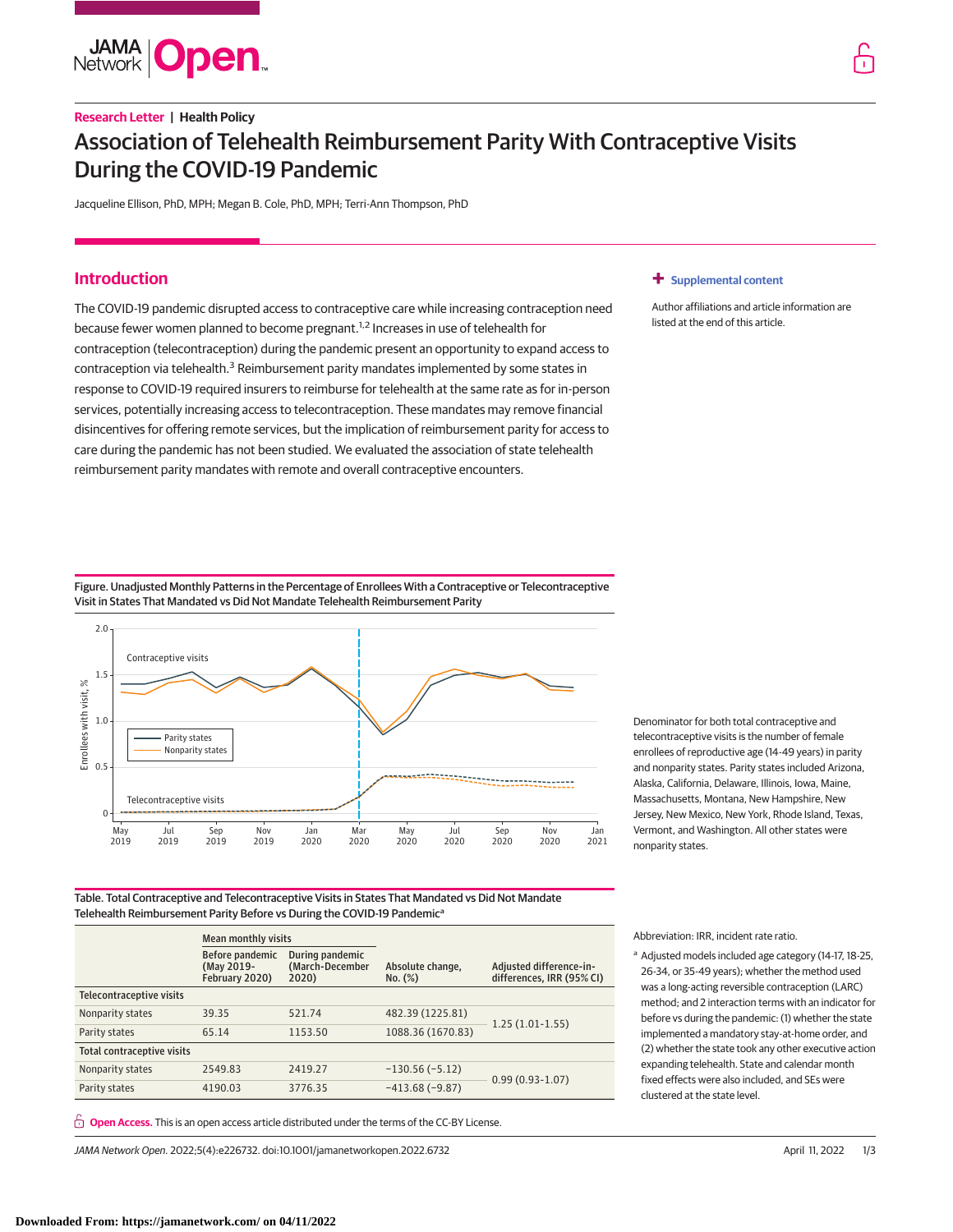## **Methods**

This cross-sectional study used Symphony Health outpatient claims data to analyze a national sample of commercially insured female enrollees aged 14 to 49 years for the 10 months before (May 1, 2019- February 28, 2020) and during (March 1, 2020-December 31, 2020) the pandemic. Outcomes included total number of contraceptive visits (eTable 1 in the [Supplement\)](https://jama.jamanetwork.com/article.aspx?doi=10.1001/jamanetworkopen.2022.6732&utm_campaign=articlePDF%26utm_medium=articlePDFlink%26utm_source=articlePDF%26utm_content=jamanetworkopen.2022.6732) and number of telecontraceptive visits (eTable 2 in the [Supplement\)](https://jama.jamanetwork.com/article.aspx?doi=10.1001/jamanetworkopen.2022.6732&utm_campaign=articlePDF%26utm_medium=articlePDFlink%26utm_source=articlePDF%26utm_content=jamanetworkopen.2022.6732). Exposure was residency in 1 of 17 parity states (those that mandated commercial payer reimbursement parity for telehealth and in-person services).<sup>4</sup> State policy data were obtained from the Kaiser Family Foundation and Centers for Disease Control and Prevention (eTable 3 in the [Supplement\)](https://jama.jamanetwork.com/article.aspx?doi=10.1001/jamanetworkopen.2022.6732&utm_campaign=articlePDF%26utm_medium=articlePDFlink%26utm_source=articlePDF%26utm_content=jamanetworkopen.2022.6732).<sup>4,5</sup> This study was approved by the Allendale Investigational Review Board, which waived the requirement for informed consent because only deidentified data were used, and followed the [STROBE](https://www.equator-network.org/reporting-guidelines/strobe/) reporting guideline.

We used a difference-in-differences approach to estimate the adjusted change in contraceptive visits in parity vs nonparity states (those that did not mandate reimbursement parity) before and during the pandemic. We used negative binomial regression, adjusting for state and month fixed effects, patient age, contraceptive method, and whether the state issued a stay-at-home order or other executive actions to expand telehealth access. SEs were clustered at the state level. The offset was number of contraceptive visits per month-state for the telecontraceptive model and number of female enrollees of reproductive age in each state for the total contraceptive model. Analyses were conducted using Stata 15.1, with 2-tailed significance set at α = .05. Additional details are included in the eMethods in the [Supplement.](https://jama.jamanetwork.com/article.aspx?doi=10.1001/jamanetworkopen.2022.6732&utm_campaign=articlePDF%26utm_medium=articlePDFlink%26utm_source=articlePDF%26utm_content=jamanetworkopen.2022.6732)

# **Results**

The sample included 9 279 294 contraceptive claims among 34 109 287 enrollees. The **Figure** illustrates a steep decrease and increase in the proportion of enrollees with contraceptive and telecontraceptive visits, respectively, in the months after the pandemic began. There were no significant differences in prepandemic patterns.

Telehealth accounted for 1.5% of contraceptive visits in all states before the pandemic and for 30.5% in parity states and 21.6% in nonparity states during the pandemic. In adjusted difference-indifferences models, telecontraceptive visits increased 25% in parity states (incidence rate ratio [IRR], 1.25; 95% CI, 1.01-1.55; P = .04) vs nonparity states (**Table**). There was no significant difference in total contraceptive visits between parity and nonparity states (IRR, 0.99; 95% CI, 0.93-1.07; P = .98).

# **Discussion**

Findings demonstrated an increase in telecontraceptive visits in states that mandated reimbursement parity vs states that did not. This increase did not correspond to an increase in total contraceptive encounters, suggesting that, although reimbursement parity may have expanded access to telehealth options, it did not improve access to contraception overall.

One limitation is that we could not capture changes in the number of enrollees with commercial coverage over the study period, which, as with other COVID-related shifts in contraceptive supply or demand, could bias results if differentially associated with service use in parity and nonparity states. Insurers in nonparity states may have implemented parity anyway, in which case our estimates are conservative. Ultimately, the findings highlighted how telehealth reimbursement parity policies alone were insufficient in addressing unmet need for contraceptive care.

 $\bigcap$  JAMA Network Open. 2022;5(4):e226732. doi:10.1001/jamanetworkopen.2022.6732 (Reprinted) April 11, 2022 2/3